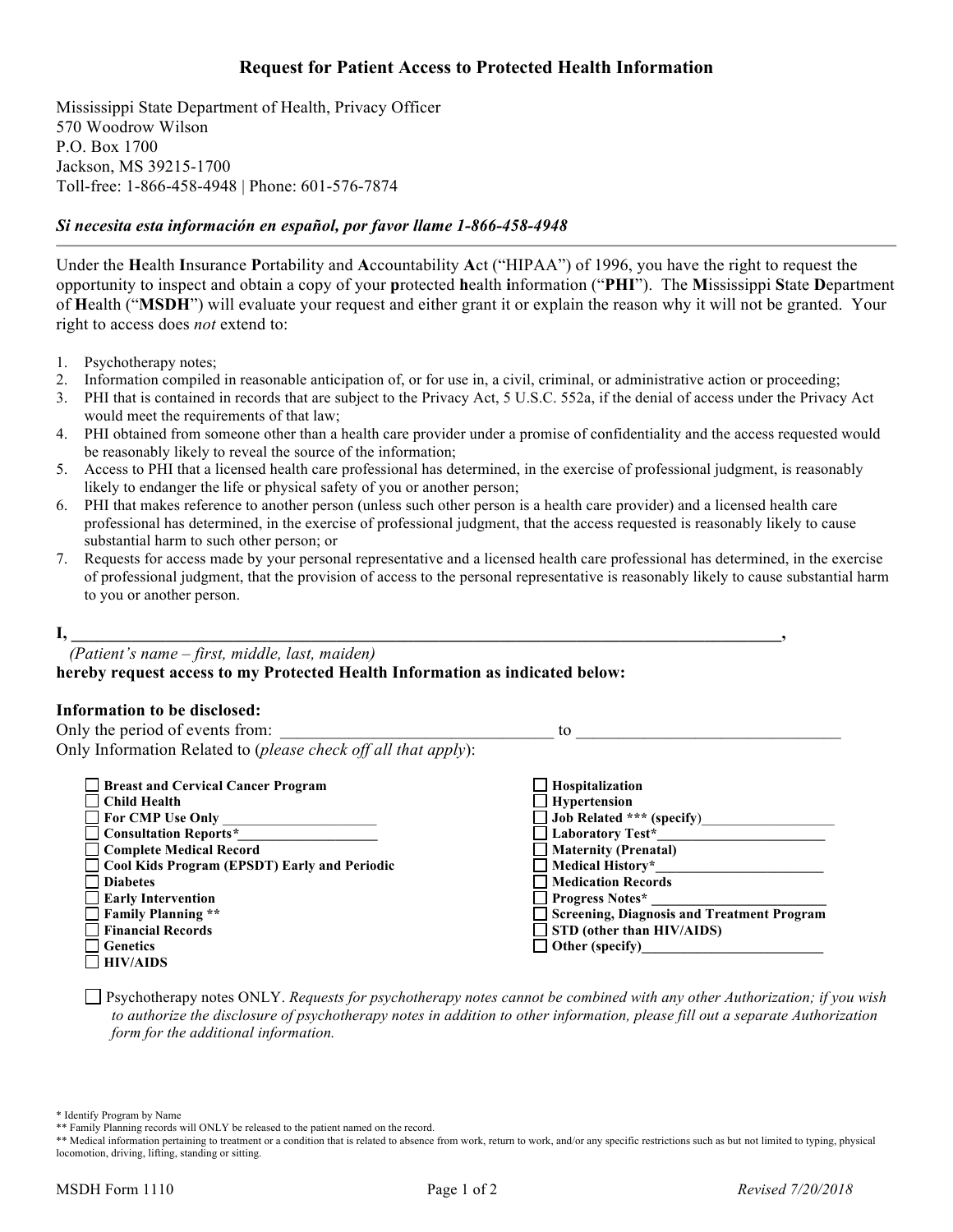#### **Type of access requested:**

Inspection. Please let me know when I may come to inspect my records. I understand a MSDH staff member will be present and that I may not make any marks or alter the records in any way.

Copies. I would like copies of all records requested. I understand that MSDH may charge me a reasonable fee of \$0.25 per page for copies (single sided), \$1.25 per page for FAX copies, \$7.00 per CD, \$10.00 for clerical assistance or other possible costs for supplies or postage. The total amount charged will not exceed \$25.00.

 $\Box$  I would like the information in the following form/format *(specify paper, CD, or etc.)*: *Choose one:*

 $\Box$  I will pick up the requested copies on \_\_\_\_\_\_\_\_\_\_\_\_\_\_\_\_\_\_\_\_\_\_\_*(mm/dd/yyyy)*.

! Please send the requested copies to *(list mailing address or fax number)*: \_\_\_\_\_\_\_\_\_\_\_\_\_\_\_\_\_\_\_\_\_\_\_\_\_\_\_\_\_\_\_\_

#### **Charges:**

I hereby agree to pay any reasonable costs or fees, as specified above. Please bill me *(once payment is received, the records will be released)*.

Please contact me to let me know the total cost that I will incur.

**Signature**: By signing below, I hereby swear and affirm that the above statements are true and correct to the best of my knowledge.

| (Patient's Name)                                | (Date of birth $-$ mm/dd/yyyy)                                                                                                    |
|-------------------------------------------------|-----------------------------------------------------------------------------------------------------------------------------------|
| $(Social Security Number - xxx-xxxxx)$          | (Patient Identification Number)                                                                                                   |
| (Mailing address)                               |                                                                                                                                   |
| (Telephone number)                              | (E-mail address)                                                                                                                  |
| $(Signature**)$                                 | (Date signed – $mm/dd/yyyy$ )                                                                                                     |
| your authority to act for the<br><b>Patient</b> | **If not signed by the Patient, please indicate your relationship to the Patient and attach any required documentation confirming |

To get a copy of MSDH's Notice of Privacy Practices, visit http://www.msdh.ms.gov, contact a MSDH county office, or contact MSDH at the above address or telephone number.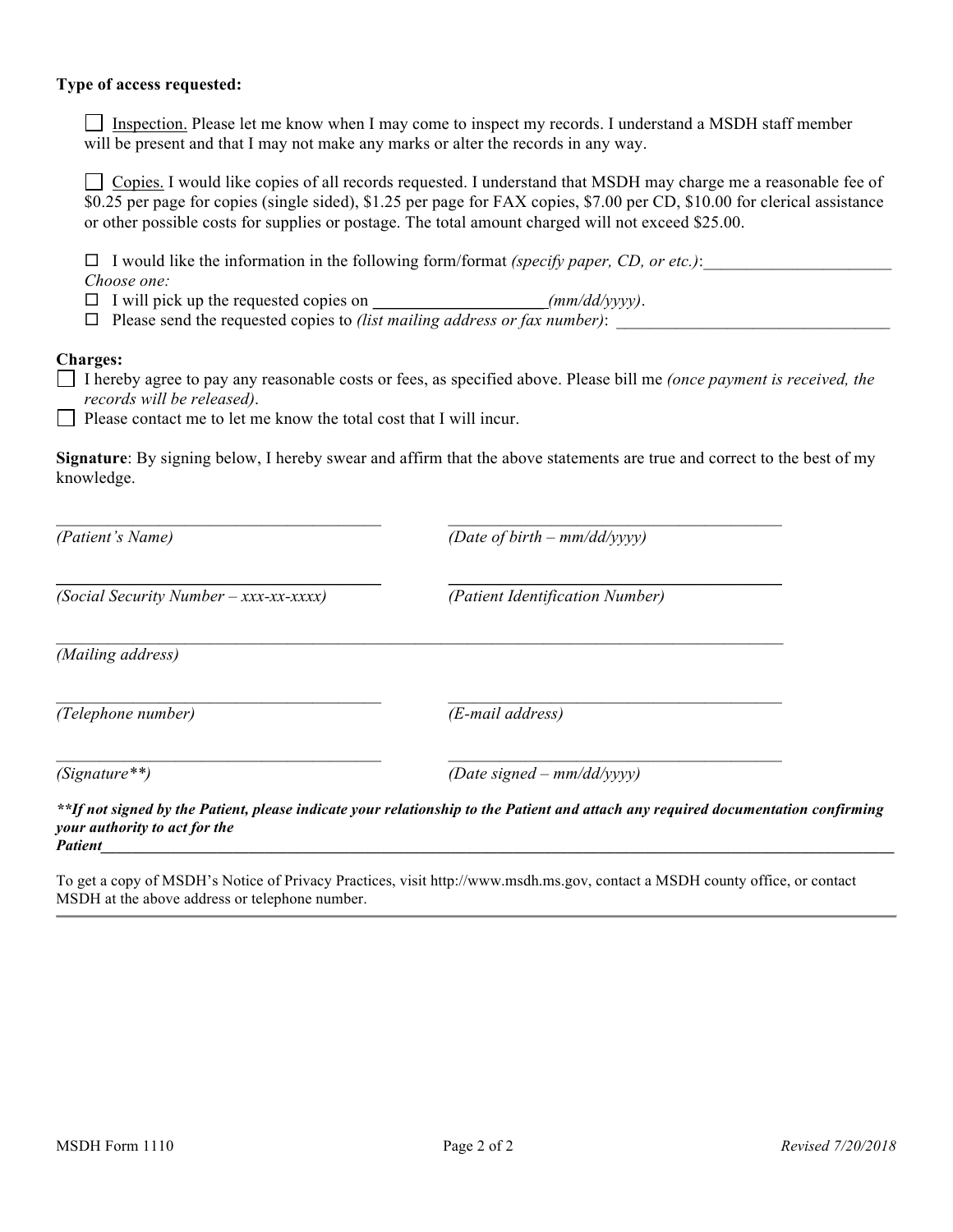# **REQUEST FOR PATIENT ACCESS TO PROTECTED HEALTH INFORMATION Form 1110**

## **PURPOSE**

To provide a means for MSDH patients or employees to authorize the release of their health information to the themselves.

### **INSTRUCTIONS**

Section 8.0 (Medical Records) of the department's *General Agency Manual* provides specific guidance on the release of patient information in accordance with 45 C.F.R. §164.508 and §164.520 of the HIPAA Privacy Rule.

The patient or individual must complete and sign Form #x to authorize the release of their information to themselves.

**Step 1:** On page 1, the patient will need to enter their first, middle, last, and maiden name, if applicable.

**Step 2:** On page 1 under "Information to be disclosed", the patient must indicate the dates of service and specify the records being requested by checking the boxes listed.

**Step 3:** On page 2 under "Type of access requested" the patient must indicate the how they would like to access their records.

**Step 4:** On page 2 under "Charges", the patient must indicate how they would like to be billed.

**Step 5:** The patient will then need to sign the form under the Signature section on page 2. Please make sure this section is completely filled out and the patient's identity is verified before any records are released.

**Note:** Please note if this form is not signed by the patient, the person signing the form must indicate their relationship to the patient and attach any required documentation confirming their authority to act for the patient (e.g. power of attorney, divorce decree/custody agreement, etc.)

## **OFFICE MECHANICS AND FILING**

**Release of Information to Patient –** Complete the Release of Information, with signatures and make one copy. Place the original in patient's file. Make copies of patient information requested and attach a copy of the Release of Information with the patient records.

#### **RETENTION PERIOD**

Retain according to agency policy for that type patient retention schedule.

## **MSDH SCHEDULE FOR PROVIDING PATIENT INFORMATION**

Section 8.0 (Medical Records) of the department's *General Agency Manual* requires that a reasonable fee be charged for copies of patient information provided to patients.

• *Fee Schedule -\$10.00 base rate and .25 cents per page for copies of records*